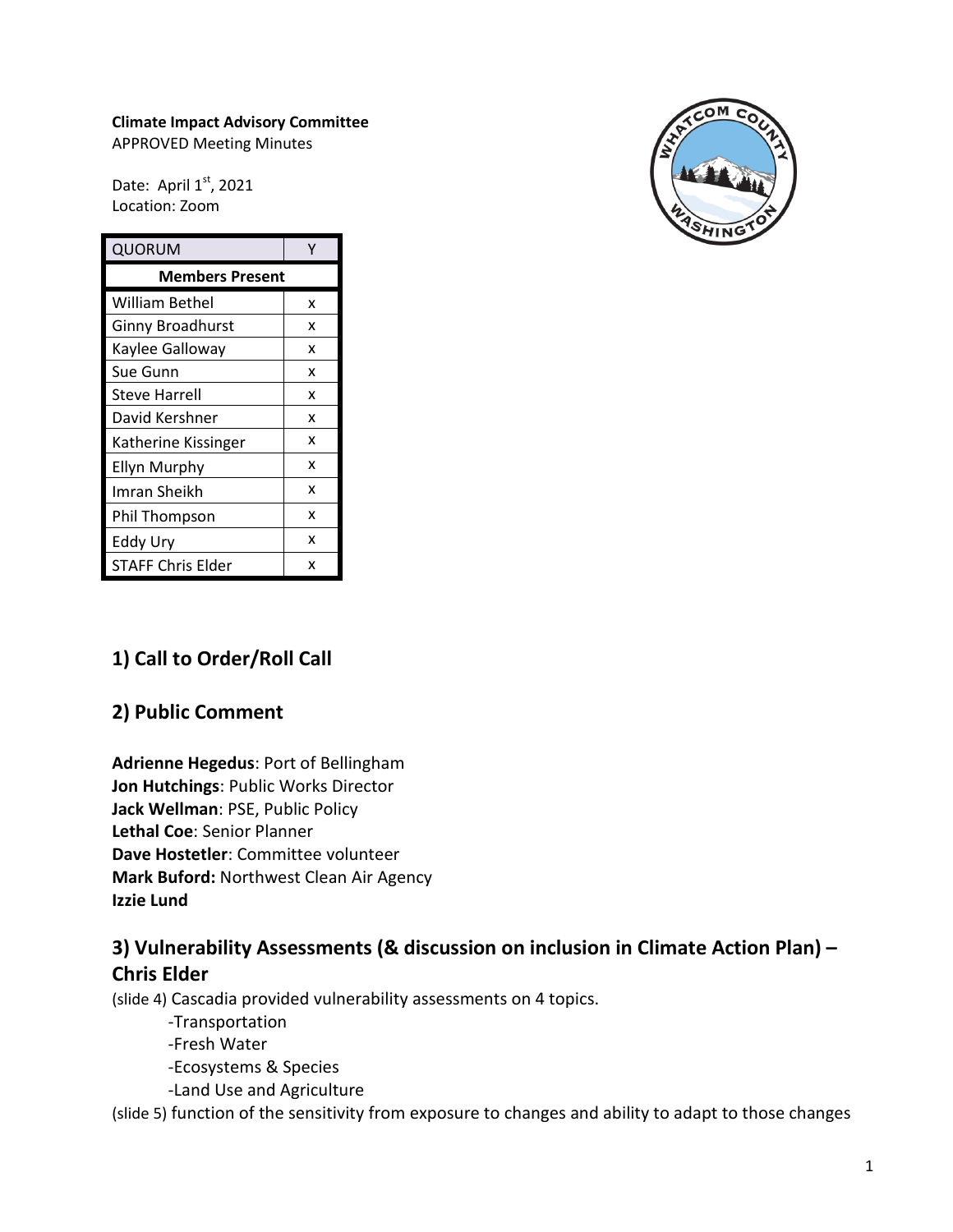(slide 6) each area is ranked in the exposure. What amount is in harms way, what portion is at risk, what is the value of assets at risk

(slide 7) sensitivity how resilient is the asset, what is the consequence

(slide 8) adaptive capacity, what is the capacity for the county to prepare for impacts, what is the cost, time? Horizon

(slide 9) Vulnerability assessment process Exposure + sensitivity – capacity = vulnerability (slide 10) each of the categories came back with a medium or high rating indicating that the impacts from climate change in our county will be significant.

**Ellyn** Asked how we should incorporate these overviews in our CAP? She suggested the vulnerability assessments might be a great tool for community engagement.

**Steve** Suggested it should be in a separate section, but he cited concerns about the length of the report. He said if we do include that information from the sheets in the main text, that we should include the methodology.

**Phil** said that we should identify the thresholds for high vs medium vulnerability. He said that they could add info from the transportation vulnerability assessment in their chapter

**Katie** said that she liked the suggestion of adding the information from the vulnerability assessments into their respective sections. She mentioned that while the report is getting long, in reality, most people will not read the entire report cover to cover, but skip to the sections most relevant to them or their businesses. She suggested a good location within the chapters to add in information from the vulnerability assessments would be in the beginning in the background section.

**Steve** mentioned that the coloring on the graphic might be easier to understand if we altered it. Suggesting that we use colors like green for higher adaptive capacity. He also said that we need to explain the methodology behind determining the terminology in the graphics to make the report clearer

**Ellyn** Suggested adding in methodology in the appendices

**Sue** said that this would be useful information to help guide county staff.

**Ellyn** said that if anyone writing a chapter thinks that the results of the VA are worth mentioning in your section feel free to add it. We will write up the methodology to put in the appendix

**Steve** said that in regards to mitigation and adaptation that could be information that could be useful in the Implementation section to help tie it all together.

**Dave** offered to help with section one and motioned to approve the March meeting minutes from the meeting on the  $4<sup>th</sup>$ . Suggested a revision on page three and zoning vs purchasing easements and changing the wording to industrial farming.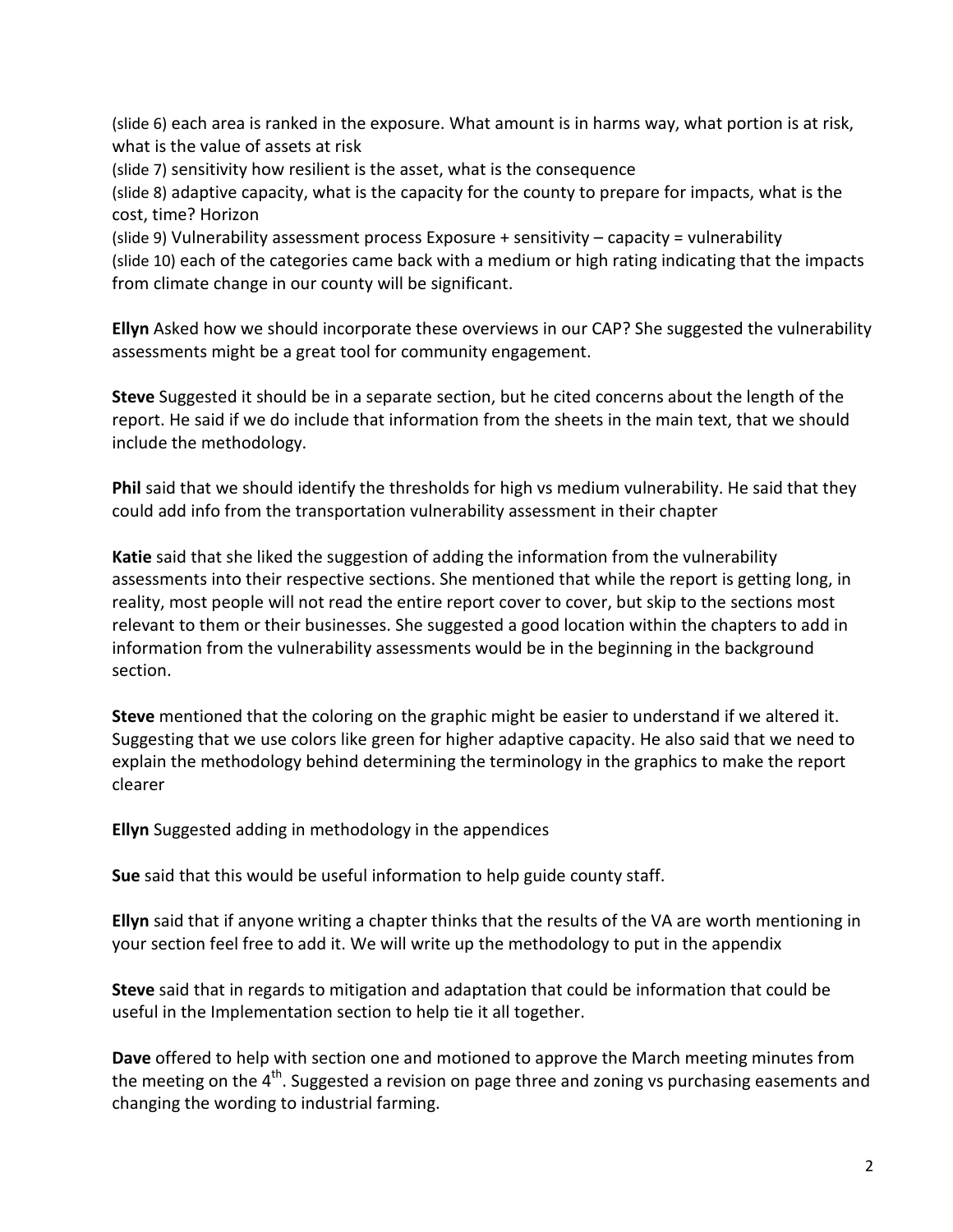**Kaylee** sent a clarifying comment on the meeting minutes via email relating to the budget.

**Dave** on Page 9 reference to SME asked for the definition

**Chris** Subject Matter Expert

**Sue** Seconded

**Katie** mentioned that the minutes from the Special meeting will be sent out this weekend for review.

# **4) Discussion of Climate Action Plan Outline & Schedule – Ellyn Murphy**

**Ellyn** stressed that implementation is going to have to be swift and that we will need to shift to supporting the implementation plan asap.

- Focus on industry transformation because they have the highest emissions and largest impact on the local economy
- PUD broadband effort

**Phil** said that the broadband initiative was mentioned in the transportation section, but acknowledged that there is some overlap in the electricity and buildings section

**Ellyn** said that mentioning it in multiple areas can help to stress its importance

**Steve** mentioned sections of the roadmap relating to funding and communication, he asked for input from anyone on funding sources, communication and education ideas. Suggested monitoring what is happening in legislation, specifically citing President Biden's new infrastructure plan and following the Washington State Legislature.

**Eddy in Zoom Chat**: I'd be happy to join a subcommittee meeting to discuss Steve's questions next week

**Imran in Zoom Chat**: I keep an eye on this occasionally for DOE funding opportunities: [https://eere](https://eere-exchange.energy.gov/)[exchange.energy.gov/](https://eere-exchange.energy.gov/)

**Phil** said this should be included in the climate office's job description. He also said that in regards to the state legislature, that we will know the fate of many of the proposed bills by the end of the moth.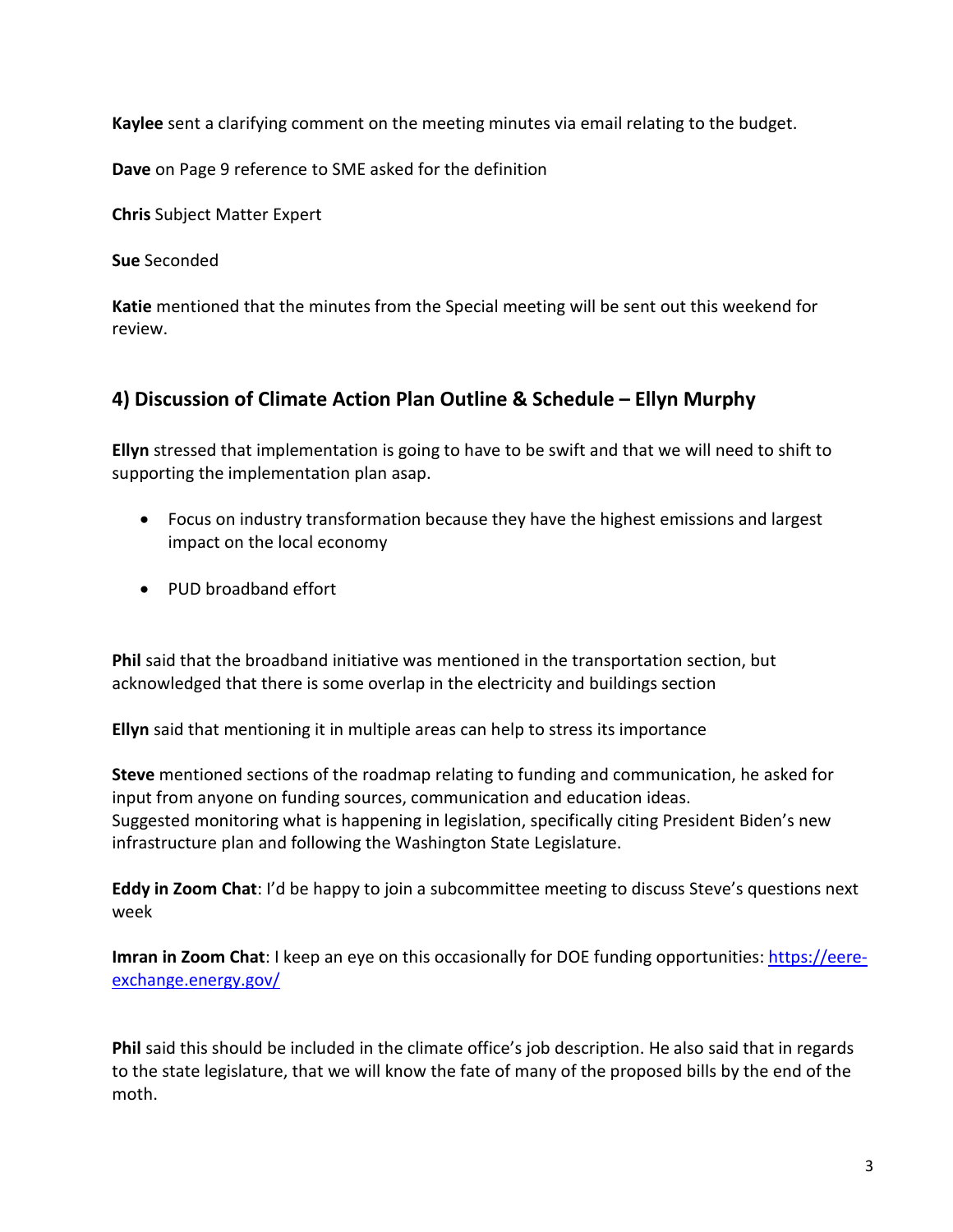**Ellyn** said that congress might vote on the infrastructure plan in July. She said we should look into Biden's infrastructure plan and how it would support climate actions that we are proposing. She mentioned some from the Electricity and Buildings section that are being proposed.

**Ellyn** reviewed the planned schedule *April 9th* deliverables to Steve *April 16th* draft chapters to text editor April 30<sup>th</sup> Rough draft to county leadership for review, workshop for chapter leads on short presentations of each chapter *June 1st* presentation to council as a whole

**Steve in zoom chat**: Thanks to both of you @eddy and @imran. Maybe we can set up a time tonight, so we don't let this slip. At least the two of you are not directly involved with the report sections, so you might have little more time than some of the people who are polishing drafts :-)

**Ellyn** suggested reaching out to council members to brief them on updates to the plan to help familiarize them with what we are proposing.

**Katie** asked about timing of the presentation

**Chris** said that is typically between 9am and 4pm

**Dave** asked about how we will make sure comments from public are heard and implemented.

**Ellyn** said there would be a system to send comments directly to relevant section writers.

**Phil** said that the major unknown factor at this time is not knowing how many comments we will receive, and that directing relevant comments as they come in would definitely help.

**Dave** said that we should have a response process for each comment to ensure the members of the public feel heard.

**Phil** said that depending on how many comments we receive it may not be necessary to respond to each one individually

**Dave** suggested grouping substantively similar comments

**Ellyn** said she will ask the dept. of commerce how they responded to the state energy strategy, she mentioned that all of their comments were publicly posted

**Ginny** said that this is time consuming and that it is usually done by professional paid staff

**Eddy in Zoom Chat**: I don't see a problem with responding to all comments in some form

**Mark Buford in Zoom Chat**: I'm happy to talk about how NWCAA addresses public comments.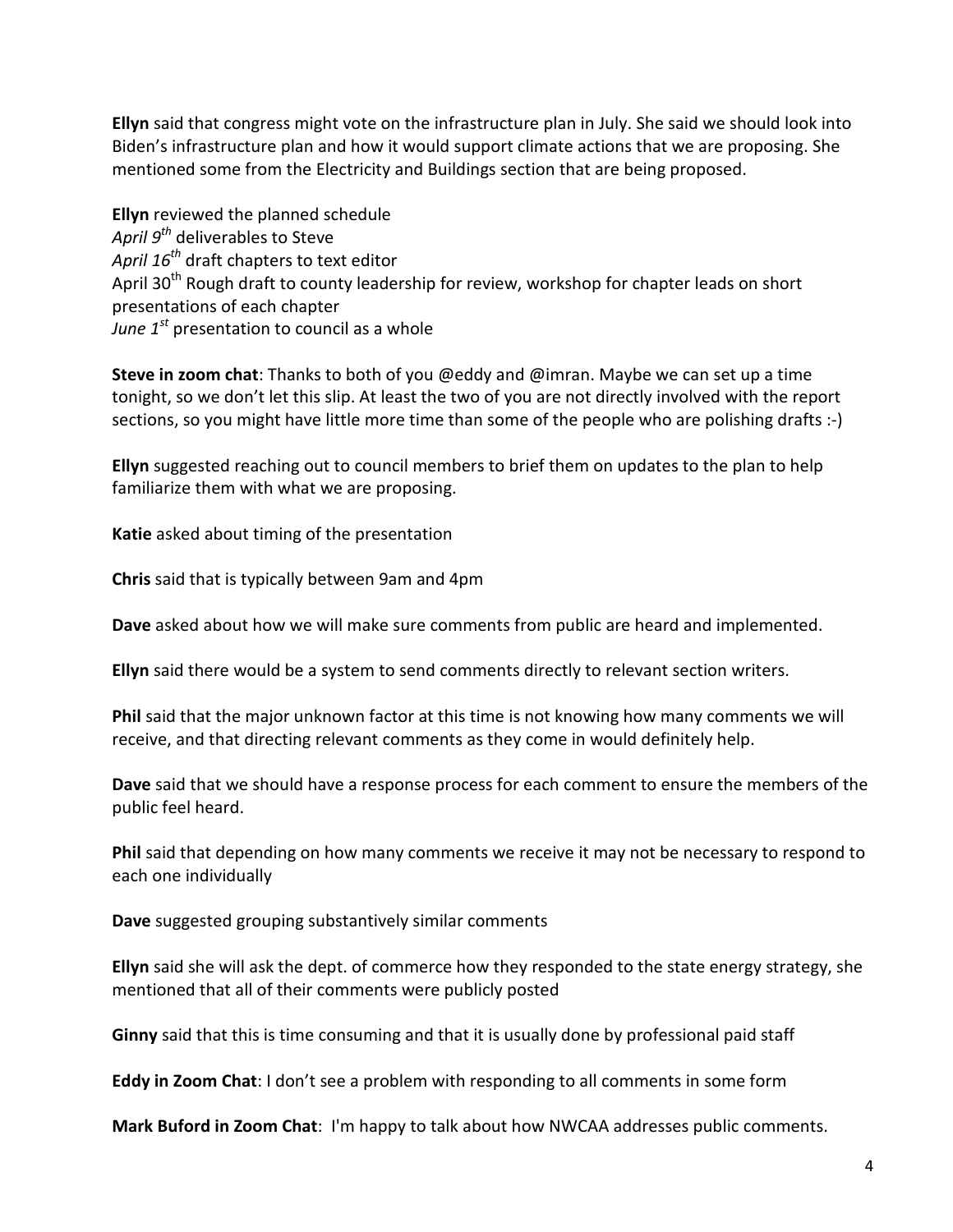**Dave in Zoom chat**: Sounds good.

**Katie** asked where these comments will be posted.

**Chris** said they would be on the county website. He also mentioned we could set it up via Google Survey.

**Lethal** mentioned moving the comment period to give us more time for commenting

**Chris** said that a good timeline would be between May 25 – June 23rd

**Dave** mentioned Mark's zoom comment

**Mark** said that they respond to every public comment and they do group comments

**Steve** asked if we intend to update the report based on comments that we receive?

**Ellyn** said yes we are open to changing the document if there is a great suggestion

**Chris** said that this is not a state mandated plan so we are not required to have a public comment period. We are choosing to have one because we value the opinion of the public.

## **a) Section 1, Climate Change in Whatcom County (outline of topics) – Ellyn**

## **b) Section 2, Built Environment Introduction – Ellyn**

**Dave in Zoom Chat**: The Guiding Principles section talks about equity

**Steve in Zoom Chat:** Equity, transparency, and accountability

**Dave in Zoom Chat**: Right. Thanks, Steve.

## **i) Electricity & Buildings – Ellyn**

*Introduction Goals and strategies Top-down discussion of strategies and key approaches* -Section on buildings as grid assets -Moving to net zero buildings -electricity & buildings projects From Mark Buford to Everyone: 06:45 PM EPA also has a Gas Star program to reduce methane emissions from pipelines. (Williams has large natural gas pipelines and a compressor station in Whatcom)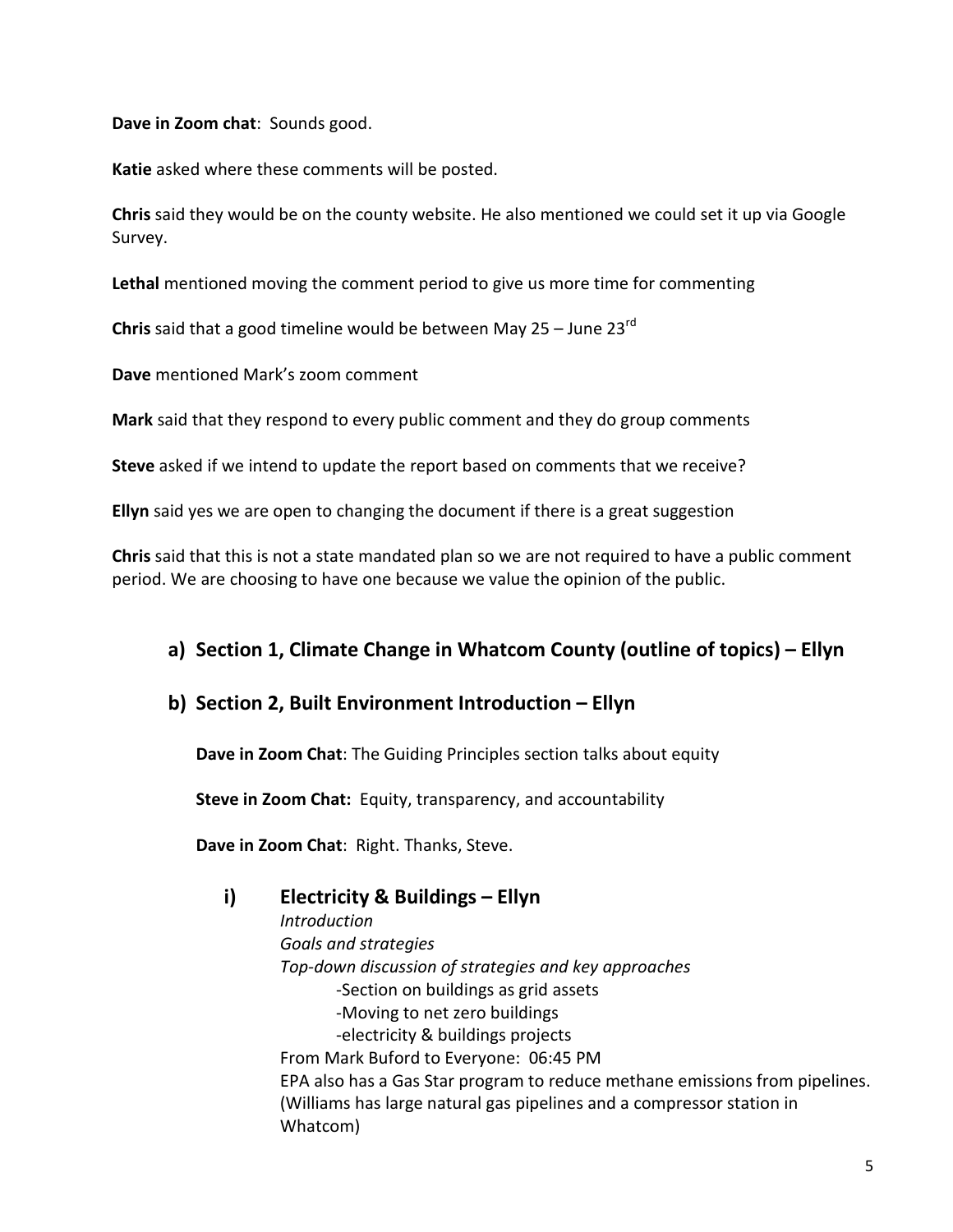## **ii) Industry – Sue Gunn**

**Sue** made a lot of adjustments to her section after receiving feedback on her previous suggestion s which heavily relied on green hydrogen.

*Intro.* (current state of things) *References to the State ghg regulator authority County leadership including emissions by source and facility How the state energy strategy ties into our report Goals & strategies* -holding bp to their promises to mitigate climate change impacts -switching industries to using renewable energy from the PUD -workforce dev and support -R&D at the county level *Conclusion*

**Steve** asked if the PUD had enough energy to supply the industries?

**Sue** said that the PUD uses BPA

#### **Eddy**

**Phil** said that we will likely have a cap-and-trade approach in regards to industries, or the carbon tax which would put a price on carbon. He said that by the end of the month we will know what has passed so we should wait and address that in this section.

**Kaylee**: said that she is more familiar with WA strong there are exemptions for EITEs (Energy intensive trade exposed), ag, and timber Eddy Alcoa is a local example of an EITE

#### **iii) Transportation – Phil Thompson**

*Intro.* (current state of things *Goals, strategies, actions* (table and discussion) *Appendix*

**Phil** commented about setting a standard for how each chapter should be structured.

**Ellyn** said that our priority should be in the main section rather than the appendix

**Phil** asked if the discussion of the strategy approaches should be in the main body of the chapter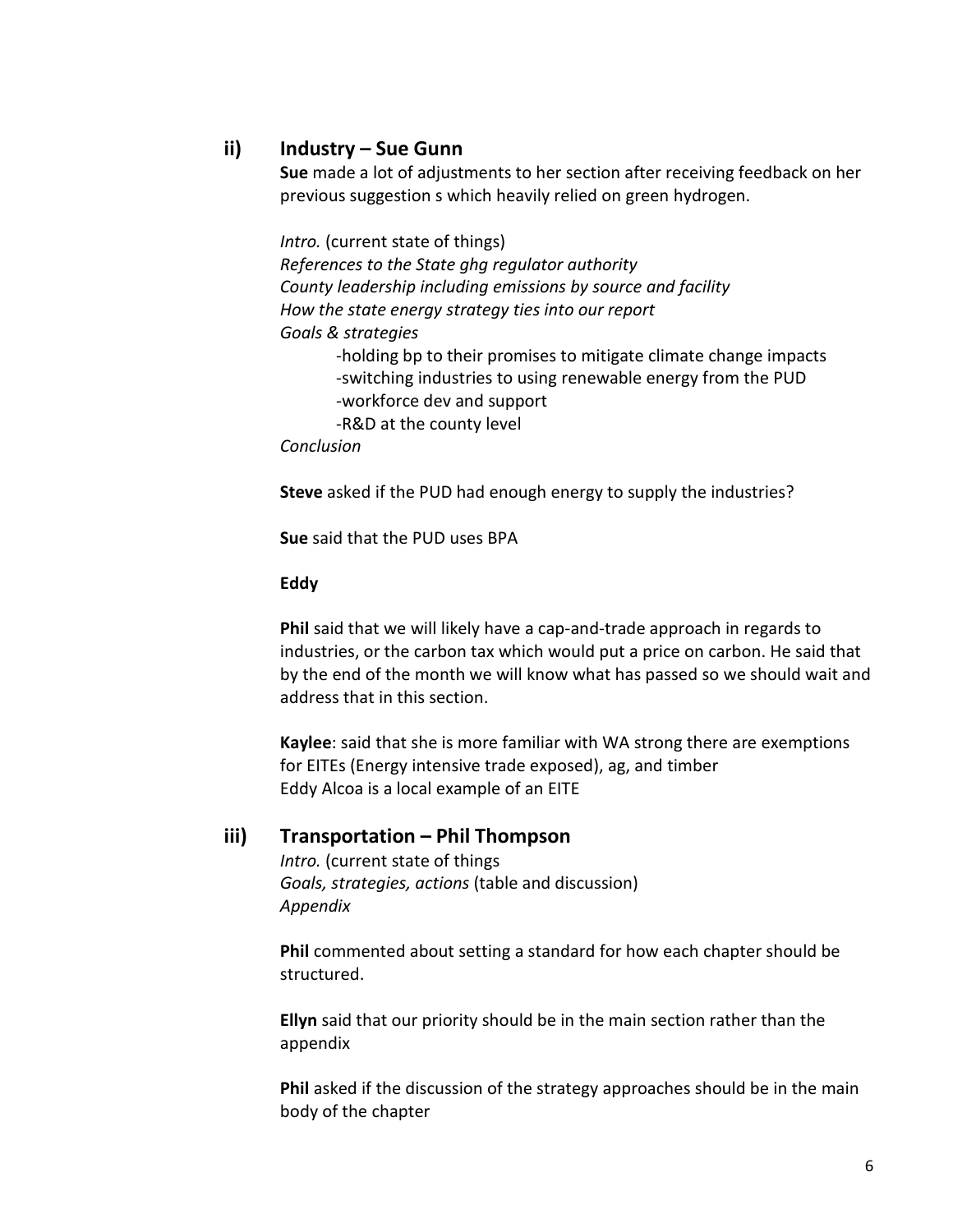**Ellyn** said it should

**Phil** asked if we should discuss each individual action item

**Ellyn** said no, since many actions are self-explanatory

**Phil** said that he has tried to explain the value of each action and asked for feed back if he wrote too much

**Ellyn** suggested brining out important information in the main body of the chapter, specifically we should be referencing the health and safety aspect of these in our chapters

**Steve** said that he supports the idea of incorporating health and safety in each chapter

**Ellyn** discussed some of the provisions of health and safety from the electricity and buildings chapter.

**Phil** said that he just updated his chapter today

**Sue** ran into the problem of insufficient data in her section in regards to health and safety in the area specifically relating to toxic air pollutants

**Eddy** asked if she referred to CO2 or toxic emissions

**Sue** said toxic emissions

**Phil** said in relation to transport. About emissions in regards to health and safety relating to climate change. He said there is an EJ aspect to transportation health effects as well due to higher quantities of low-income communities of color living near heavily trafficked areas

**Sue** said that it is unlikely that there would be support for a study on industrial air pollution

**Eddy** said we shouldn't assume that there wouldn't be support for a study on industrial emissions

#### **iv) Waste – Ellyn**

*Intro* (current system, clear path *Goal* -strategies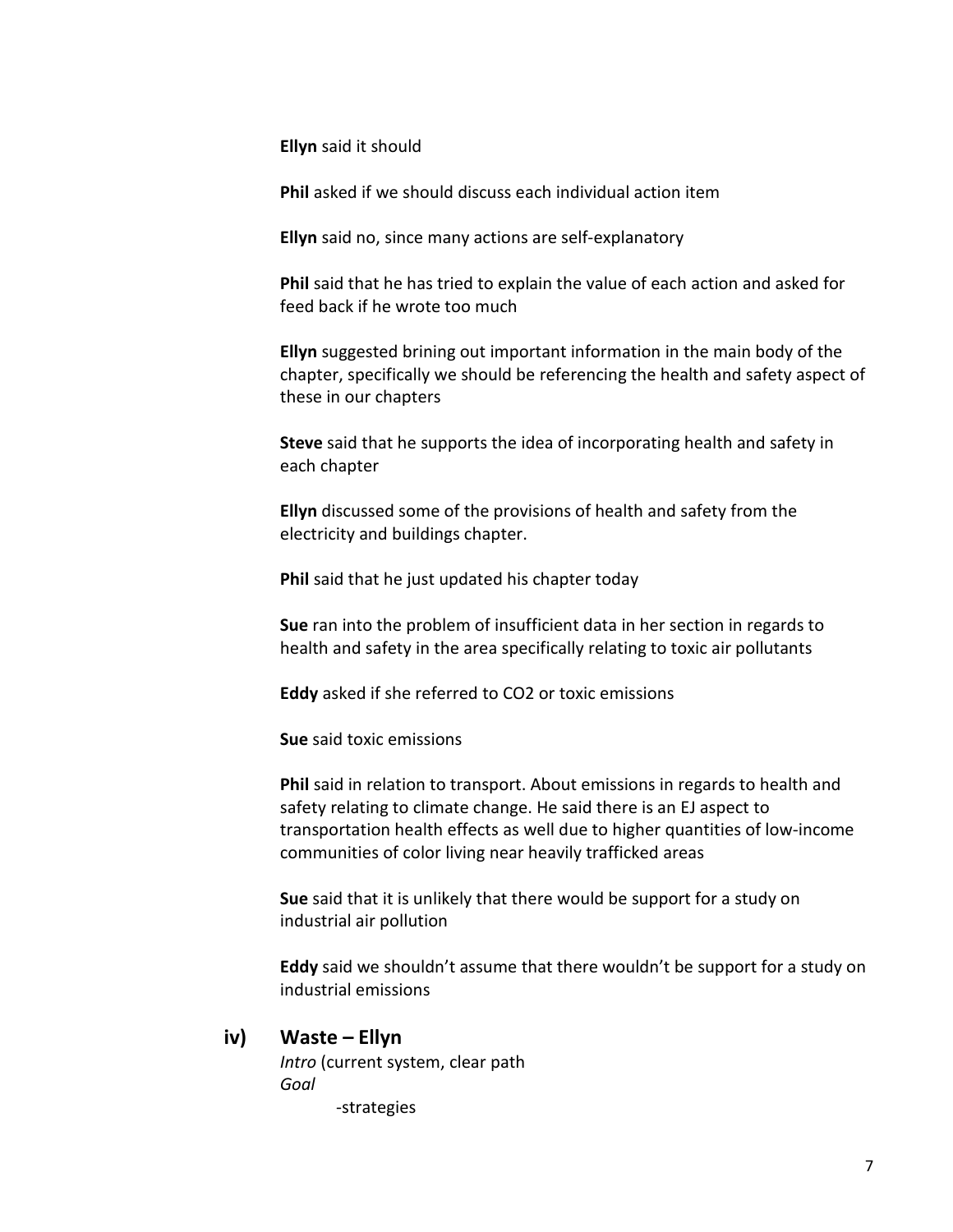**Katie** offered to help with the waste section if time allows

## **v) Land Use – Kaylee Galloway**

*Intro Goals Summarized strategy table Strategy discussion & key actions* -built & natural environments *Conclusion Appendix*

**Ellyn** asked about how Kaylee is prioritizing the key actions

**Kaylee** said that she is not prioritizing them yet

**Ellyn** said that the council might appreciate if we prioritized it

**Ellyn** mentioned graphics development

# **c) Section 3, Natural Environment Introduction – Chris & Katie**

*Intro Overarching goals Co-benefits Discussion of goals & strategies* -description of specific actions

**Steve** said that we will have the high priority actions in the timeline for the implementation

## **d) Section 4, Implementation Roadmap – Steve Harrell**

*office of climate action role of CIAC financing the climate actions timelines conclusion*

**Phil in Zoom Chat**: In the transportation section discussion of individual actions, we have mentioned that the Office of Climate Action would be the instrument for accomplishing or coordinating several of the actions.

## **5) Text Editing and Graphics Scope of Work – Chris**

**Chris** said that we have approval for a contract with a graphics designer, and an editing service.

## **6) Adjourn**